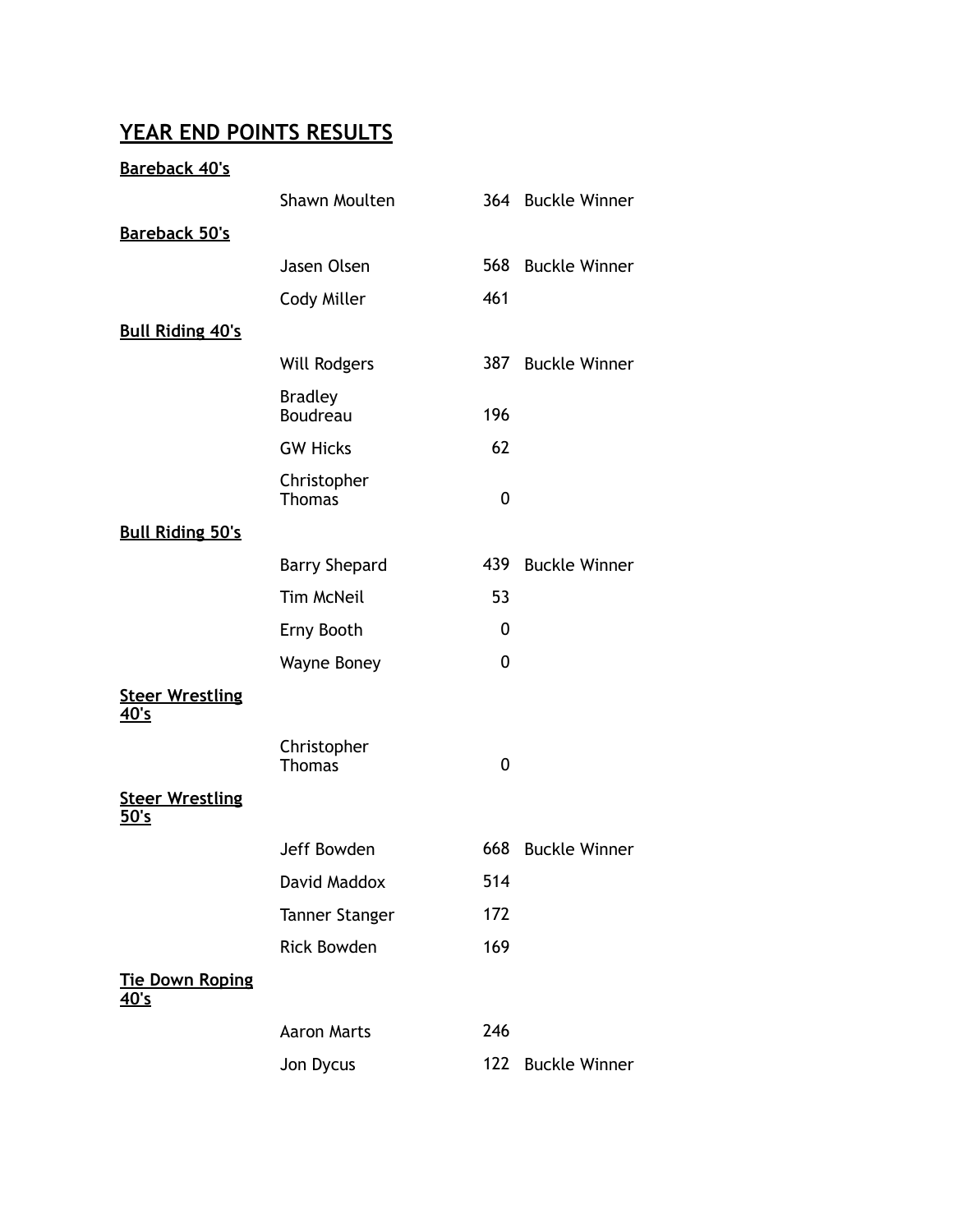#### **Tie Down Roping 50's**

**Tie Down Roping** 

**60's**

| <b>RC</b> Herrera     |       | 944 Buckle Winner  |
|-----------------------|-------|--------------------|
| Jeff Bowden           | 924   |                    |
| Savvas Halikas        | 874   |                    |
| Phil Tredway          | 508.5 |                    |
| Marty Pettingill      | 389   |                    |
| <b>Marty Conner</b>   | 274.5 |                    |
| <b>Terry Hansen</b>   | 131   |                    |
| <b>Brad Carpenter</b> | 122   |                    |
| Jay Don<br>Greenwood  | 72    |                    |
|                       |       |                    |
|                       |       |                    |
| Doyle Atkin           |       | 1194 Buckle Winner |
| Jerry Martin          | 913   |                    |
| Doug Shipton          | 597   |                    |
| Tim Rydalch           | 531   |                    |
| <b>Bobby Moulton</b>  | 444   |                    |
| Andy Bowden           | 381   |                    |
| Kent Mosher           | 337   |                    |
| Mark Strickland       | 257   |                    |
| Dan Johnson           | 133   |                    |
| Greg Dell             | 133   |                    |

#### **Tie Down Roping 68+**

| Doug Shipton | 1188 | <b>Buckle Winner</b> |
|--------------|------|----------------------|
| Ray Yamauchi | 645  |                      |
| Jay Green    | 636  |                      |
| Dale Rising  | 461  |                      |
| Jerry Means  | 124  |                      |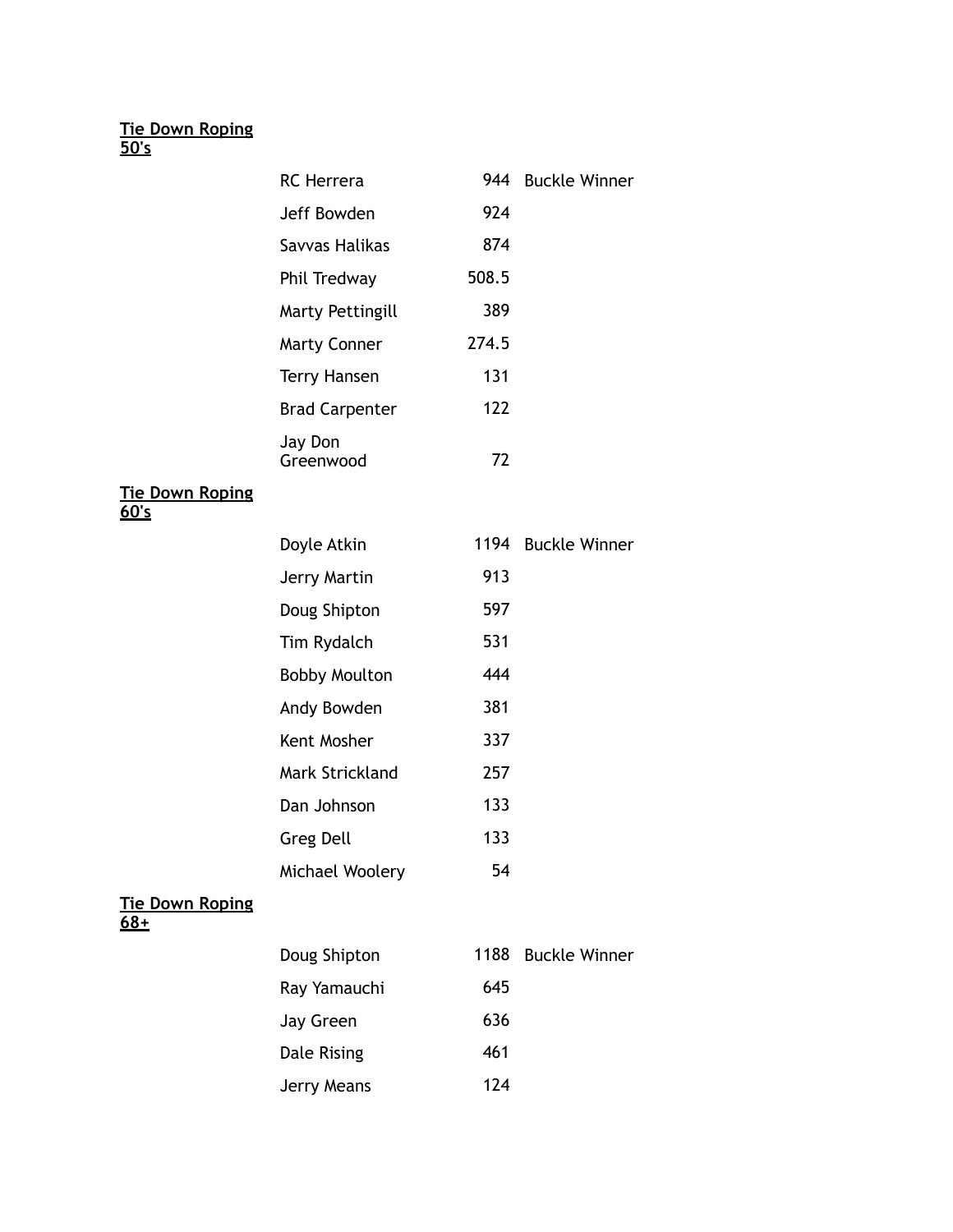|                         | Jim Overstreet        | 67  |                      |
|-------------------------|-----------------------|-----|----------------------|
|                         | Dan Levine            | 67  |                      |
|                         | <b>Bud Clemons</b>    | 45  |                      |
| <b>Team Roping 40's</b> |                       |     |                      |
| Header                  | <b>Aaron Marts</b>    | 177 |                      |
| Heeler                  | Lonnie Bezona         | 177 |                      |
| Header                  | <b>Rick Bowden</b>    | 0   |                      |
| Heeler                  | Jon Dycus             | 0   |                      |
| <b>Team Roping 50's</b> |                       |     |                      |
| Header                  | Savvas Halikas        | 942 | <b>Buckle Winner</b> |
| Heeler                  | John Bassett          | 942 | <b>Buckle Winner</b> |
| Header                  | <b>RC</b> Herrera     | 467 |                      |
| Heeler                  | Mark Strickland       | 357 |                      |
| Header                  | <b>Kevin Lane</b>     | 229 |                      |
| Heeler                  | <b>Terry Hansen</b>   | 229 |                      |
| Header                  | Jeff Bowden           | 199 |                      |
| Heeler                  | Andy Bowden           | 199 |                      |
| Header                  | <b>Tony Bussert</b>   | 118 |                      |
| Heeler                  | Chuck Melin           | 118 |                      |
| Header                  | <b>Brad Carpenter</b> | 108 |                      |
| Heeler                  | Marlow Eldridge       | 108 |                      |
| Header                  | Marty Okamura         | 65  |                      |
| Heeler                  | Paul Dunn             | 65  |                      |
| <b>Team Roping 60's</b> |                       |     |                      |
| Header                  | Karen Duncan          | 854 | <b>Buckle Winner</b> |
| Heeler                  | Doug Shipton          | 854 | <b>Buckle Winner</b> |
| Header                  | Jerry Martin          | 764 |                      |
| Heeler                  | <b>Bobby Moulton</b>  | 764 |                      |
| Header                  | David Maddox          | 392 |                      |
| Heeler                  | Dirk Sappe            | 392 |                      |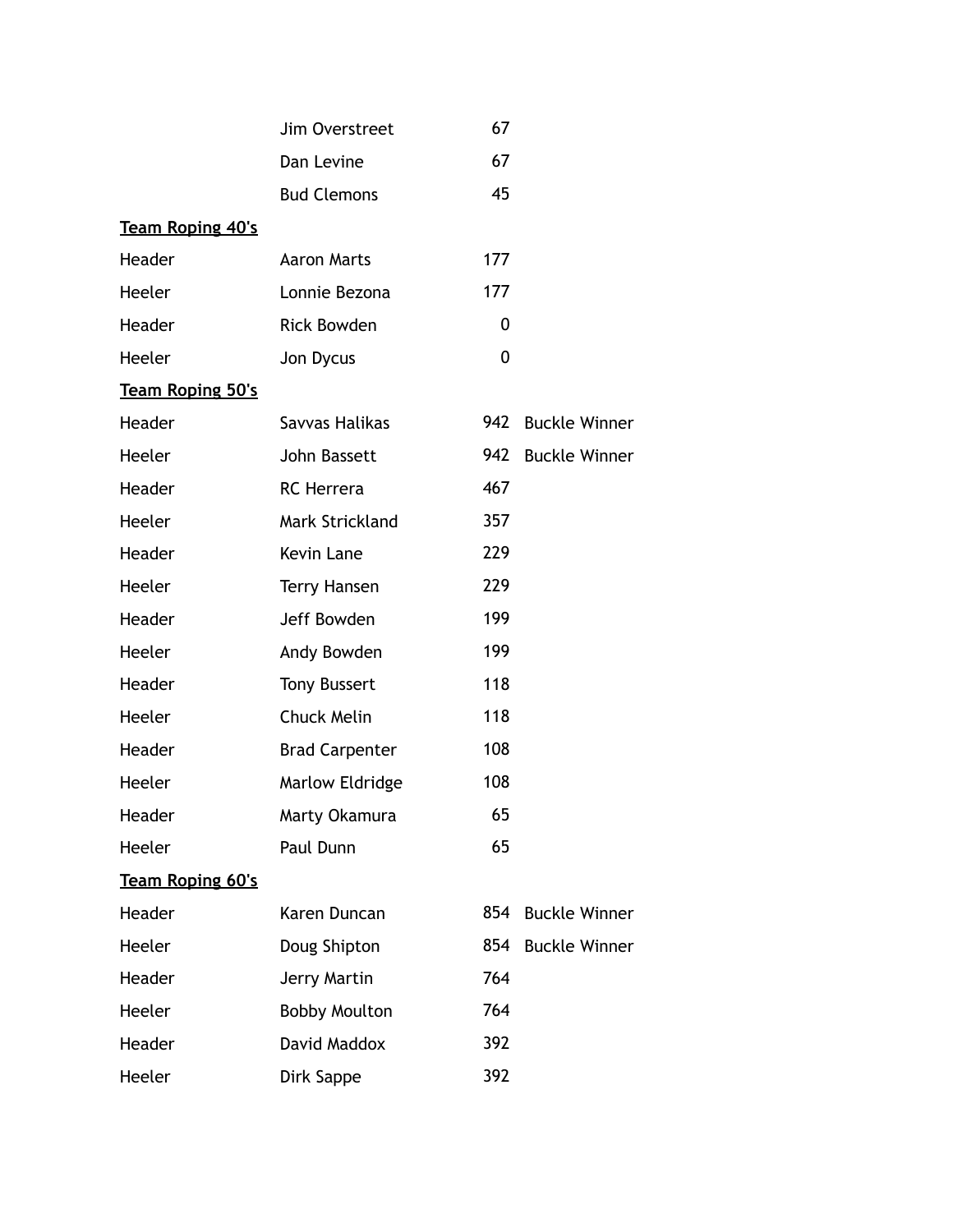| Header                              | Ron Scott             | 104  |                      |
|-------------------------------------|-----------------------|------|----------------------|
| Heeler                              | Jim Haislip           | 104  |                      |
| Header                              | <b>Greg Dell</b>      | 56   |                      |
| Heeler                              | Dan Levine            | 56   |                      |
| Header                              | Ken Wood              | 47   |                      |
| Heeler                              | Lonnie Wright         | 47   |                      |
| Header                              | Larry Flynn           | 46   |                      |
| Heeler                              | Joe Bartlett          | 46   |                      |
| <b>Barrel Racing 40's</b>           |                       |      |                      |
|                                     | Jessica Miller        |      | 426 Buckle Winner    |
|                                     | Amy Bezona            | 236  |                      |
|                                     | <b>Talia Seaweard</b> | 114  |                      |
| <b>Barrel Racing 50's</b>           |                       |      |                      |
|                                     | Nichole<br>Hunsaker   |      | 864 Buckle Winner    |
|                                     | Donna Pettingill      | 803  |                      |
|                                     | Kyna Schrader         | 690  |                      |
|                                     | Kim Barton            | 558  |                      |
|                                     | Danaye Eaton          | 356  |                      |
|                                     | Samantha<br>Portenier | 160  |                      |
|                                     | Jan Larison           | 140  |                      |
| <b>Barrel Racing 60's</b>           |                       |      |                      |
|                                     | Ann Basset            |      | 1447 Buckle Winner   |
|                                     | Corrine Welborn       | 1155 |                      |
|                                     | Claudia Terrill       | 144  |                      |
| Barrel Racing 68+                   |                       |      |                      |
|                                     | <b>Cookie Pickens</b> | 668  | <b>Buckle Winner</b> |
|                                     | Cora Walker           | 423  |                      |
|                                     | Peggy Reiter          | 322  |                      |
| <b>Ribbon Roping</b><br><u>40's</u> |                       |      |                      |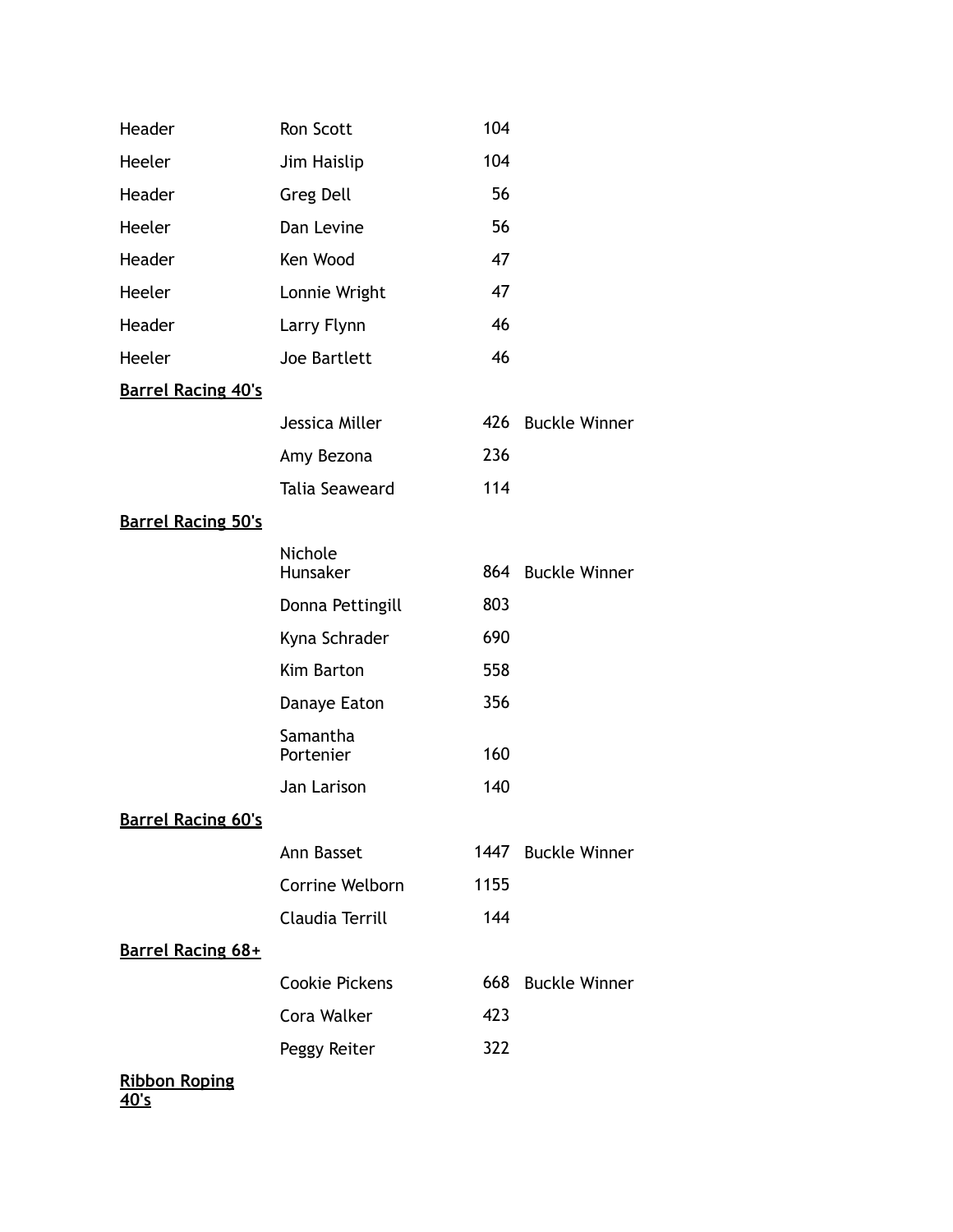| Roper                        | <b>Aaron Marts</b>    | 299  |                      |
|------------------------------|-----------------------|------|----------------------|
| Runner                       | Lorrie Percifield     | 299  |                      |
| Roper                        | <b>Brad Carpenter</b> | 62   |                      |
| Runner                       | Audrey Eldridge       | 62   |                      |
| <b>Ribbon Roping</b><br>50's |                       |      |                      |
| Roper                        | Savvas Halikas        | 1148 | <b>Buckle Winner</b> |
| Runner                       | Dawn Halikas          | 1148 | <b>Buckle Winner</b> |
| Roper                        | Jeff Bowden           | 961  |                      |
| Runner                       | Angela Bowden         | 898  |                      |
| Roper                        | <b>RC</b> Herrera     | 840  |                      |
| Runner                       | Donnia Herrera        | 840  |                      |
| Roper                        | Marty Pettingill      | 581  |                      |
| Runner                       | Nichole<br>Hunsaker   | 581  |                      |
| Roper                        | <b>Bobby Moulton</b>  | 130  |                      |
| Roper                        | Ross Contway          | 125  |                      |
| Runner                       | <b>Tina Contway</b>   | 125  |                      |
| Runner                       | Lorrie Percifield     | 94   |                      |
| Roper                        | Phil Tredway          | 92   |                      |
| Runner                       | Nikki<br>Greenwood    | 83   |                      |
| Runner                       | Kyna Schrader         | 63   |                      |
| Roper                        | Andy Bowden           | 47   |                      |
| Runner                       | Jan Larison           | 47   |                      |
| Runner                       | Donna Pettingill      | 45   |                      |
| <b>Ribbon Roping</b><br>60's |                       |      |                      |
| Roper                        | Doug Shipton          | 1123 | <b>Buckle Winner</b> |
| Runner                       | Karen Shipton         | 1123 | <b>Buckle Winner</b> |
| Roper                        | Kent Mosher           | 838  |                      |
| Runner                       | Corrine Welborn       | 838  |                      |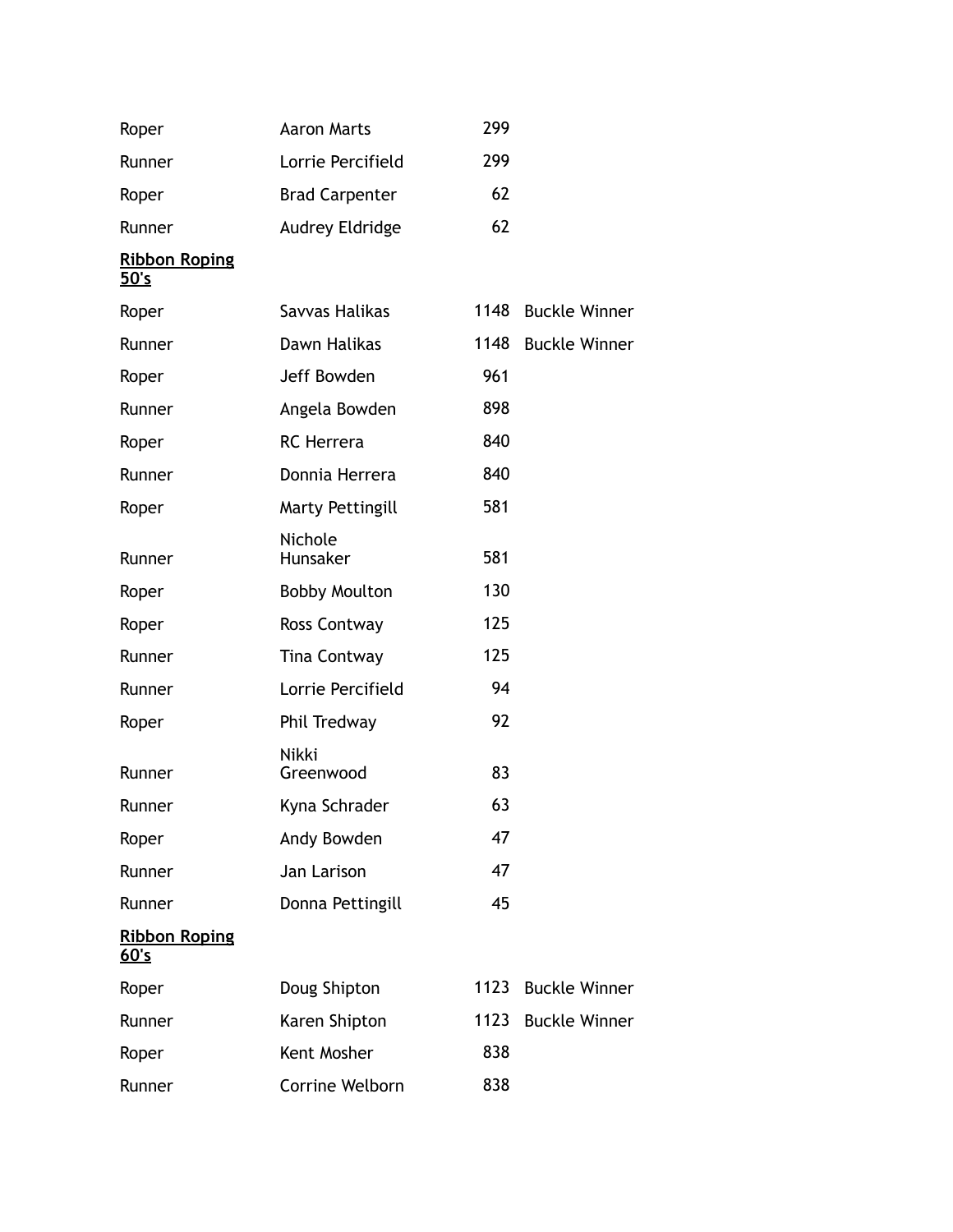| Roper            | David Busk            | 448    |                      |
|------------------|-----------------------|--------|----------------------|
| Runner           | <b>Christine Busk</b> | 448    |                      |
| Ladies Breakaway |                       |        |                      |
|                  | Karen Duncan          | 986.5  | <b>Buckle Winner</b> |
|                  | Donna Pettingill      | 836    |                      |
|                  | Kyna Schrader         | 454.5  |                      |
|                  | Claudia Terrill       | 438.5  |                      |
|                  | Jessica Miller        | 275    |                      |
|                  | Talia Seaweard        | 240    |                      |
|                  | Kass Aja              | 223.5  |                      |
|                  | Lorrie Percifield     | 182    |                      |
|                  | Danaye Eaton          | 161.5  |                      |
|                  | Shawna Dycus          | 153.5  |                      |
|                  | Samantha<br>Portenier | 115    |                      |
|                  | Nikki<br>Greenwood    | 65     |                      |
|                  | Paula Bartlett        | 60     |                      |
| Men's Breakaway  |                       |        |                      |
|                  | Doyle Atkin           |        | 1117.5 Buckle Winner |
|                  | Kent Mosher           | 1006.5 |                      |
|                  | Ray Yamauchi          | 311    |                      |
|                  | Doug Shipton          | 286    |                      |
|                  | Jay Green             | 210    |                      |
|                  | David Busk            | 208    |                      |
|                  | Jim Overstreet        | 69     |                      |
|                  | <b>Steve Campbell</b> | 68     |                      |
|                  | Dan Levine            | 59     |                      |
|                  | John Bassett          | 49     |                      |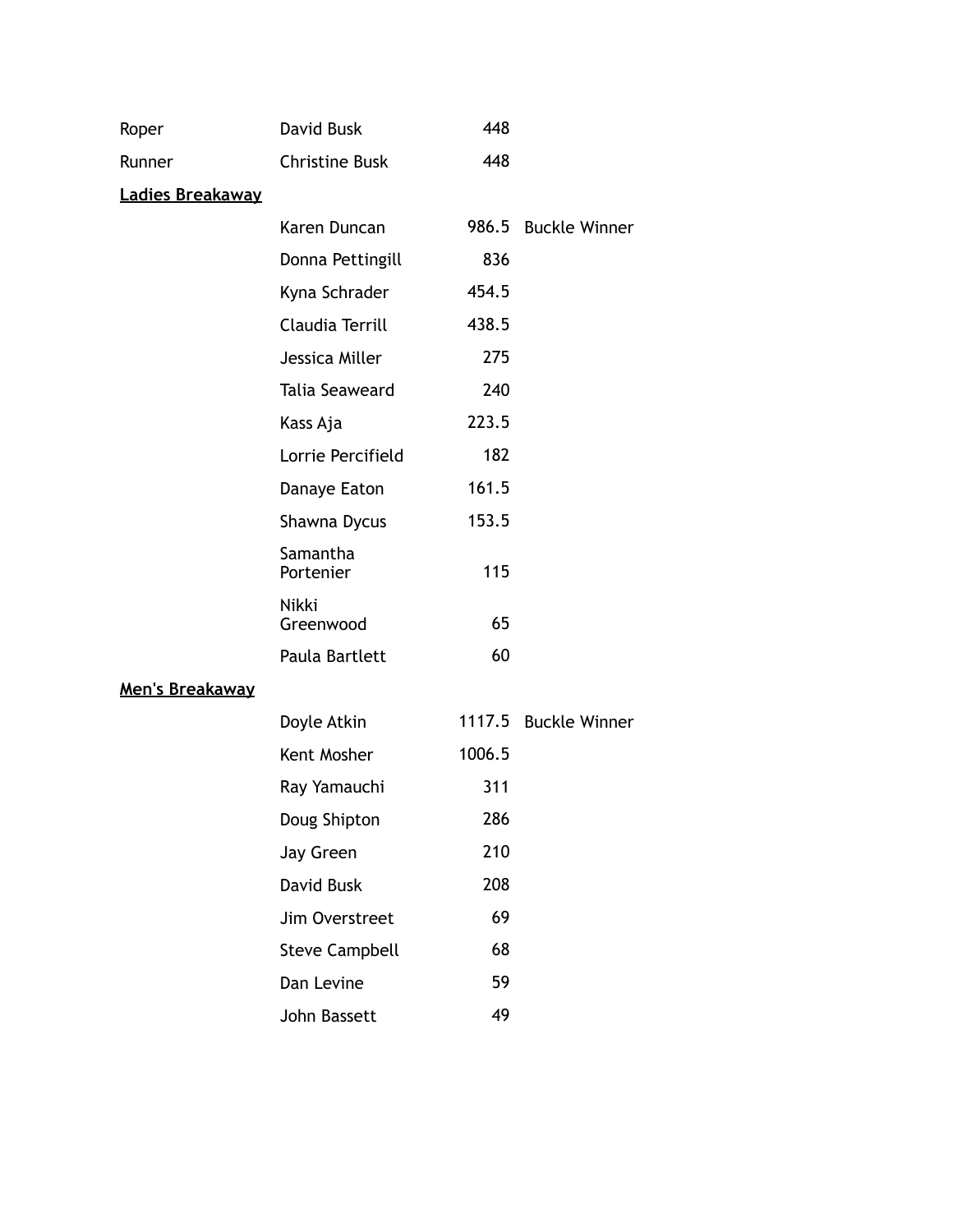### **Mens All around**

| 50 mens allaround | total points |
|-------------------|--------------|
| Savvas Hlikas     | 2964         |
| Jeff Bowden       | 2752         |
| <b>RC</b> Herrera | 2269         |
| Marty Pettingill  | 970          |
| Phil Treadway     | 600.5        |

| 60 Mens allaround    | total points |
|----------------------|--------------|
| Doug Shipton         | 4158         |
| Doyle Atkin          | 2740.5       |
| Kent Mosher          | 2246.5       |
| Jerry Martin         | 1677         |
| <b>Bobby Moulten</b> | 1338         |
| Ray Yamauchi         | 896          |
| Dave Maddox          | 813          |
| Jay Green            | 784          |
| David Busk           | 656          |
| John Bassett         | 486          |
| Terry Hansen         | 289          |

## **Womens All around**

| 40 s Women<br>Allaround | total points |
|-------------------------|--------------|
| Jessica Miller          | 1065         |
|                         |              |
| 50s Women<br>Allaround  | total points |
|                         |              |
| Donna Pettingill        | 1701         |